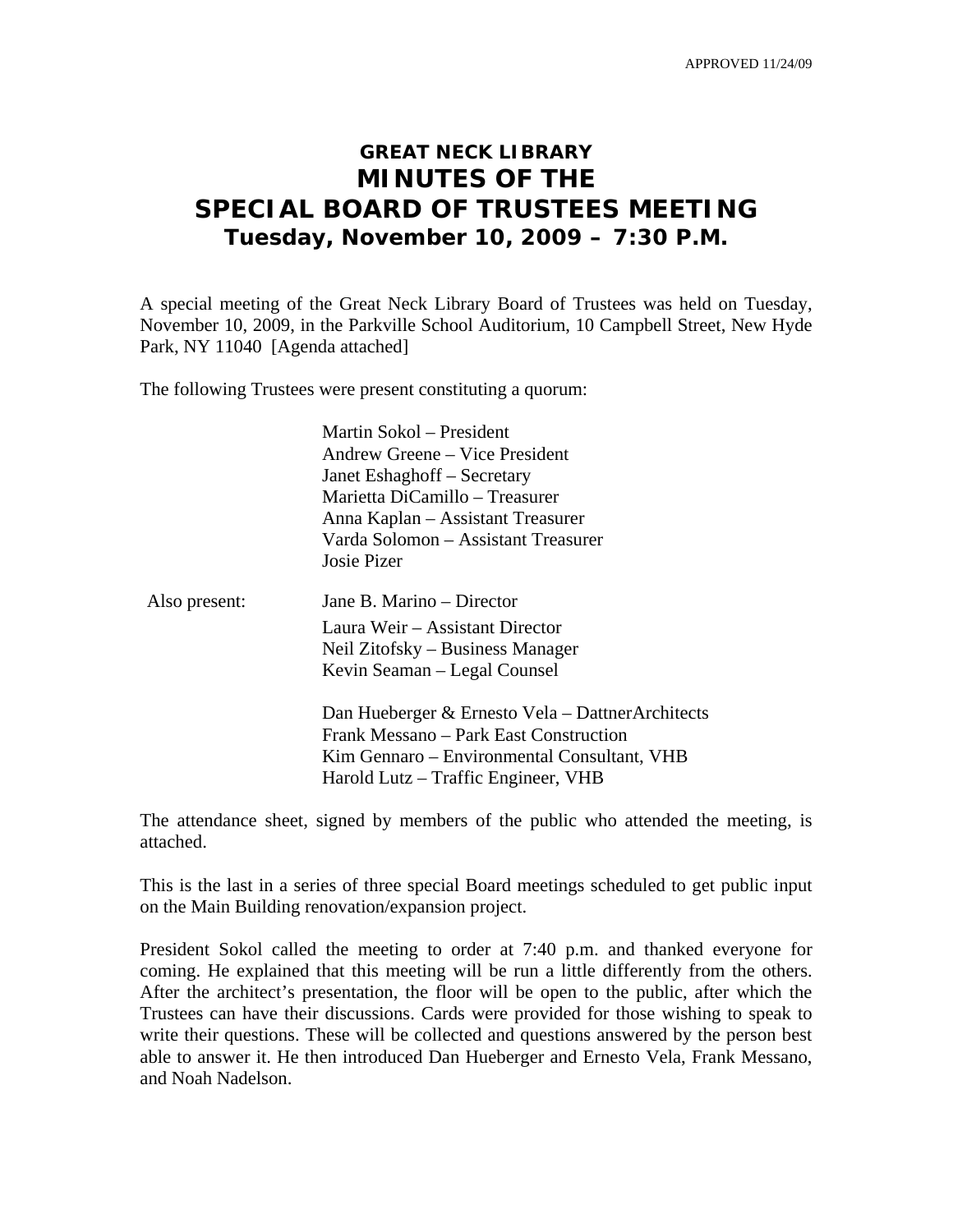Mr. Heuberger in introducing himself said he has been working with the Board since Spring 2009 along with his colleagues from Park East Construction. The architect is responsible for the design and planning aspect of this proposal, while the construction manager is responsible for issues of constructability and budget. Our task was to respond to a request for proposal issued by the library which outlines the programmatic requirements for the expansion and renovation of the Main Library. The project shown tonight is just for that library.

*\_\_\_\_\_\_\_\_\_\_\_\_\_\_\_\_\_\_\_\_\_\_\_\_\_\_\_\_\_\_\_\_\_\_\_\_\_\_\_\_\_\_\_\_\_\_\_\_\_\_\_\_\_\_\_\_\_\_\_\_\_\_\_\_\_\_\_\_\_\_\_\_\_\_\_\_\_\_\_\_\_\_\_\_\_\_* 

He began his powerpoint presentation by showing an aerial photo of the site of the library as it currently exists.

Before getting started with the design of the building itself, an analysis of the site – the views, noise and sunlight – was done. We would like for this building to use as much sunlight as possible both as a way of lowering the electric bill but also natural life is major asset to this building and at the same time respecting the views of the neighbors adjacent to the library.

The diagram shows where you cannot build on the site. Udall's Pond is a wetland. The DEC has drawn a line, which is called the DEC Non Jurisdiction Line. If you were to go beyond that line then you would be subjected to various environmental reviews from the State as well as expenses. The shape of the addition comes from the Non-Jurisdiction line on one side and the concrete terrace. There was a previous scheme by another architect that proposed the addition extended over the parking lot on stilts. He tries to make building compact as possible and making the smallest possible building to fit the program requirements given them by the Board.

The parking lot is beautiful with mature trees and he would like to keep as much of the existing landscape as possible. the expanded building will require more parking than is currently available on site. Since the building was built in 1970, parking requirements have changed. Even if the building were built today without changing anything, it would require more parking than is currently on site. So they are presented with a challenging assignment to find parking. He reviewed the proposals for parking. (1) Keep the parking exactly as it is today and leave the trees same as they are. The parking requirement according to code today is 160 spots and there are only about 98 on site. So the additional parking will be on street parking or in Saddle Rock. The Board of Trustees has reached out to the Water Pollution Control District and the Mayor of Saddle and there are ongoing discussions on how to solve the parking issue. To fit more spots on the site would require the cutting down of trees. One of the features of the plan he was reviewing [Plan B] is making the parking lot safer. One danger of the existing lot is the garbage truck after picking up the garbage, backs up for a distance, makes a 180-degree turn and a broken U-turn to exit. To avoid this there will be a service made at the upper level, hidden from view, that the garbage truck can makes a quick loop around the traffic circle and get out and it is much safer. (2) This is the most aggressive scheme which rearranges about two-thirds of the existing stalls on the site and increases the number of trees that would be cut down. The architect and the Board are reluctant to do that and they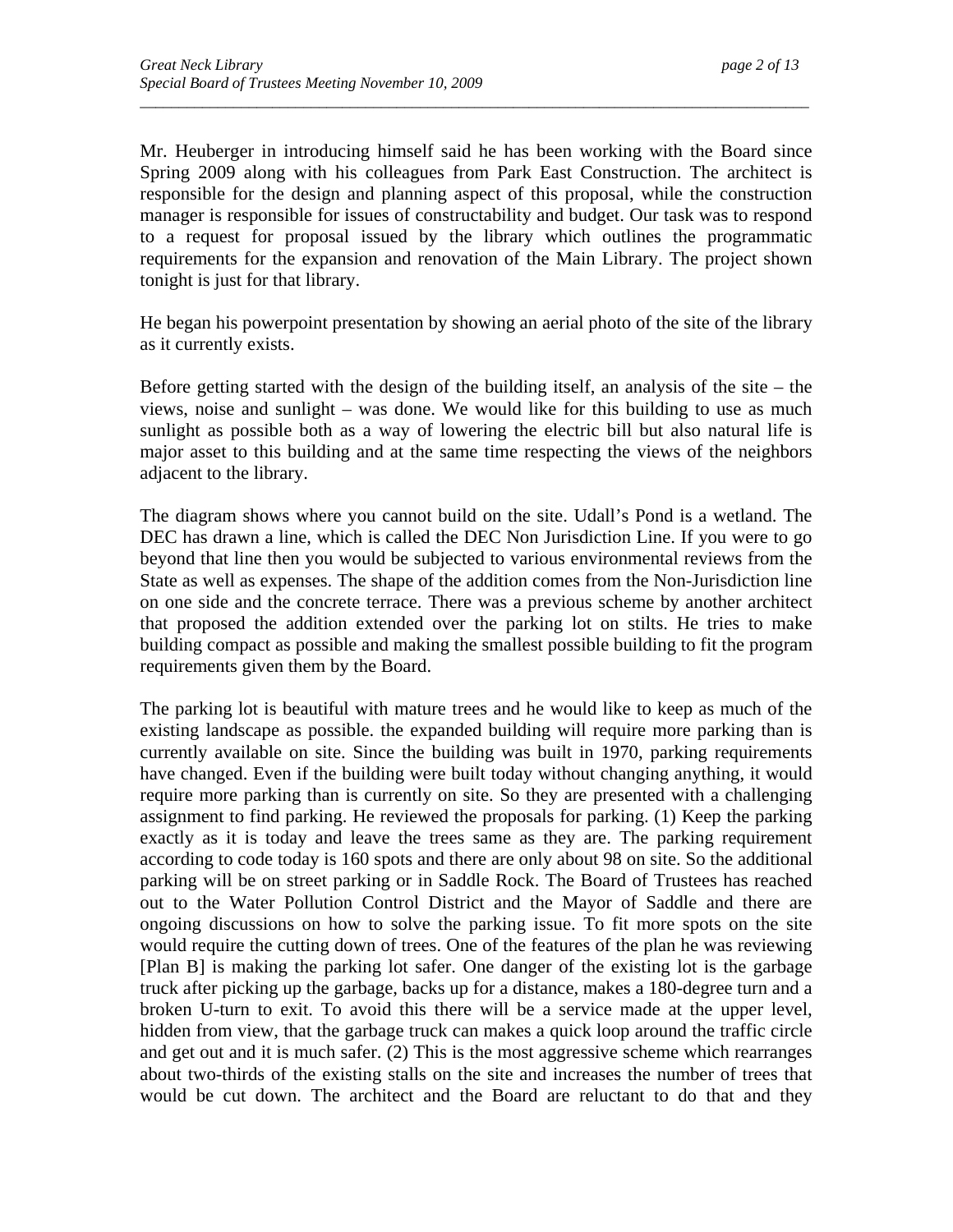preferred more off site parking than cutting down all those trees (3) One of the parking possibilities, which is not a sure thing at this time, is long-term lease parking on the Water Pollution Control District site.

*\_\_\_\_\_\_\_\_\_\_\_\_\_\_\_\_\_\_\_\_\_\_\_\_\_\_\_\_\_\_\_\_\_\_\_\_\_\_\_\_\_\_\_\_\_\_\_\_\_\_\_\_\_\_\_\_\_\_\_\_\_\_\_\_\_\_\_\_\_\_\_\_\_\_\_\_\_\_\_\_\_\_\_\_\_\_* 

The building is 40 years old and lot of the mechanical, electrical and plumbing systems have reached almost the end of their useful life and are not very efficient. So the expansion of the building gives an opportunity to do a total renovation of the inside of the existing building. Some of the things in their program guidelines which have been the subject of many feasibility studies going back almost 10 years include more meeting rooms, more flexible meeting spaces, different size meeting rooms, larger AV department, re-planning the Children's department to make material more accessible to kids, dedicated teen area, improvement of collection, seating area, and more efficient staff areas. The future cannot be predicted but with careful planning, building can be made more flexible for the changing needs of the library over time. Making the building handicapped accessible and ADA compliant and basic repairs to the exterior of the building – the roof, asbestos removal, single paned windows which are poorly insulated – all of these things need to be upgraded. The exterior of the building is in quite decent shape; it is a good quality building but over time the elements take their toll and some maintenance is expected. The concept study, 100 pages long, was provided to the Board in August and it includes architectural, mechanical engineering and structural explanations. This can be seen on the on the library's website.

Mr. Heuberger then showed the space program diagram showing the difference between the existing program and the new expanded program. Some areas like Technical Services, are now smaller while the AV Department is much larger.

In terms of the option considered, when the Board gave him the program, they were working backwards from the earlier scheme which was the existing building plus an additional 24,000 sq ft. He has developed three options: Option A (47,000 sq ft) which keeps the building the way it is today but totally gutting the interior and renovate with no addition of new space. More efficiency may be achieved by moving the furniture and partitions around. But the size of the existing building is not sufficient to house the expanded program. Option B (60,000 sq ft) is the full addition which adds 13,000 sq ft to the existing building. Option C (57,000 sq ft) is in between options A and B and removes some areas from the scheme including the mezzanine.

The architect then showed the floor plan of the existing building. One of the salient features of this floor in the building is the mezzanine level which divides the library in two. The bookshelves below support the mezzanine. The mezzanine is too low for air and light or for an office. The shelves cannot be removed as they are holding up the entire mezzanine and has greatly inhibited the flexibility in future plans and this they want to modify.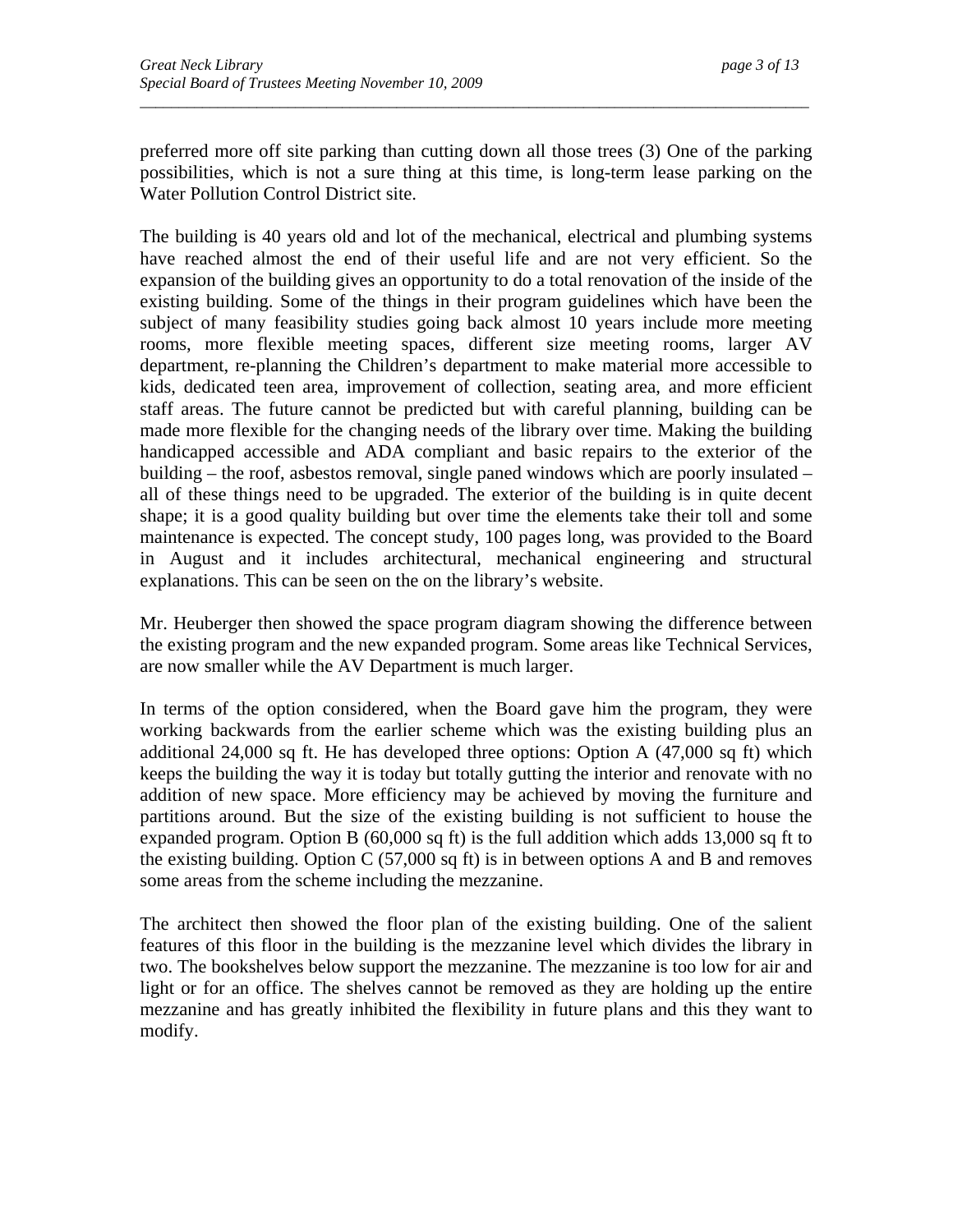The showed a diagram of the building from the parking lot side with the new addition. Stairs moved out a little, there is a ramp for the handicapped accessibility. The existing stairs to lower level will be rebuilt and located in same spot.

*\_\_\_\_\_\_\_\_\_\_\_\_\_\_\_\_\_\_\_\_\_\_\_\_\_\_\_\_\_\_\_\_\_\_\_\_\_\_\_\_\_\_\_\_\_\_\_\_\_\_\_\_\_\_\_\_\_\_\_\_\_\_\_\_\_\_\_\_\_\_\_\_\_\_\_\_\_\_\_\_\_\_\_\_\_\_* 

He walked the audience through the first floor of the proposed Plan B with the layout of the different departments. On the that level will be the circulation desk, the computers, circulating collection with seating scattered along the edge, the AV department which will be doubled in size with its own checkout and the reference area which will remain where it currently is. All the enclosed spaces which is a combination of staff offices and public meeting rooms and reading rooms are located to the west side of the building so that the floor plan is as open as possible to accommodate changing needs over time. From the main level the children's department which will be located on the lower level can be seen.

## Cost Estimates

An independent cost estimator was hired by the architectural firm to run the numbers on all the different plans. The library, separate from the architect, had Park East develop their own numbers based on the same documents and the same plans. The numbers were delivered to the Library and they were between 5% of each other. The architect and the construction manager got together and reconciled those numbers in order to have single number to present to the public. – some numbers went up while some went down. This is also on the library's website in great detail.

He explained how an architectural budget works. There are three things that go into the total project cost: (1) hard costs which are bricks and mortar – material and labor that go into making the building; (2) soft costs are fees for the architect, engineers, cost for moving, book storage, financing fees etc. (3) There are some alternates which are added features not necessarily required to build the building but might be desirable.

The presentation was abbreviated as some of the residents wanted to express themselves.

#### **Public Comments:**

Robert Feingold: Encouraged Board to continue supporting Levels. He has two teenagers attending and he loves Levels and Ethan does a great job.

Eileen Muhlbauer: Cannot afford \$30,000 million in these economic times. People are on fixed incomes. Not saying cannot renovate the building but why bigger when our own little library here never grows? Parkville that library has been a disgrace for years? You have done something with it, thank you very much. But let's continue Why everything up in Great Neck. She will get everybody on her block to vote down the referendum. She thanked the architect for the beautiful presentation but the section for the administration on his diagram is bigger than all of Parkville put together.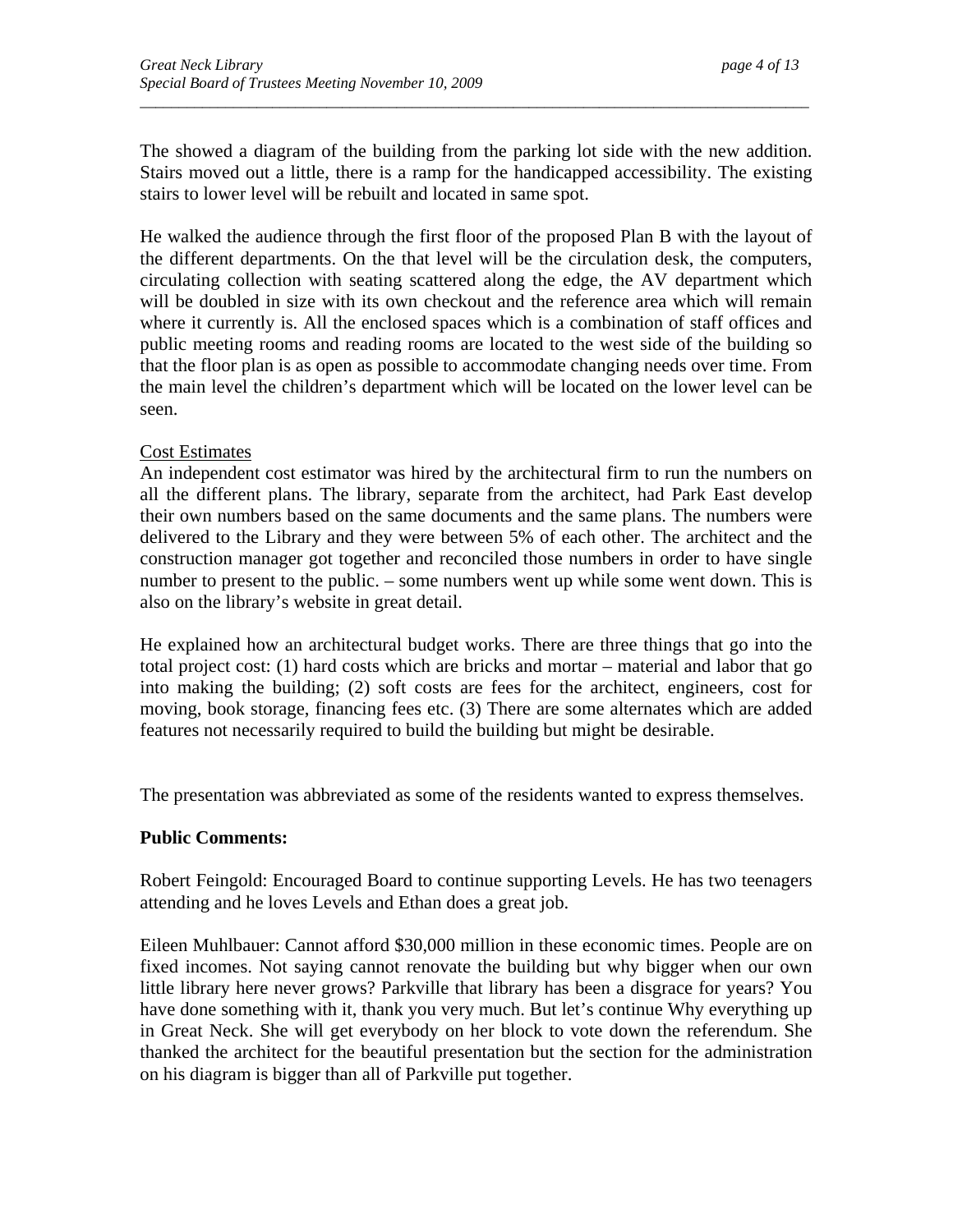Sy Berman: if looking for some magnificent structure, we don't need that. A practical place is what we need. The library is sufficient enough. With all these wonderful designs, is it necessary, except for beauty? We are not looking for beauty we are looking for costs.

*\_\_\_\_\_\_\_\_\_\_\_\_\_\_\_\_\_\_\_\_\_\_\_\_\_\_\_\_\_\_\_\_\_\_\_\_\_\_\_\_\_\_\_\_\_\_\_\_\_\_\_\_\_\_\_\_\_\_\_\_\_\_\_\_\_\_\_\_\_\_\_\_\_\_\_\_\_\_\_\_\_\_\_\_\_\_* 

Stu Hochron: How much money spent by the various library Boards since 1996 for plans, drawings, architects etc for the renovation/expansion project for the library? In addition to \$15 million or \$30 million for the renovated library building, how much will be budgeted to renovate and update the three branches and how much will this add to proposed property tax increase? Will Station Branch be moved or closed? The Business Manager responded that from 1999 to October 31, 2009, \$547,881 have been spent and this includes, architectural fees, feasibility studies, legal fees, zoning counsel and topographical surveys. He continued that we do not include renovation in the operating budget but it comes from the restricted fund held by the library specifically for the branches. Approximately \$200,000 is in that fund which is spent as needed. In 1999 \$520,000 was spent on renovating Parkville Branch, \$200,000 on Lakeville and Station was done about 1995/96 so he did not have that number. Trustee Greene said there are no proposed tax increase and that Station Branch is not closing. Trustee Eshaghoff said we are negotiating with the landlord to stay in the shopping center with the possibility of either moving to a larger space within the center or adding more space to where we are. Trustee Sokol reiterated that the intent is for the Station Branch to remain in the Plaza.

Jack Binder: In order for the plan to go forward, you need the cooperation of Saddle Rock and the Town of North Hempstead and I am sure you have had discussions with them. Has this swayed you in choosing Plan A, B or C? Trustee Greene replied yes. At least five variances have to be obtained from the Town of North Hempstead in order to proceed with either Plan B or C and some variances are needed if Plan A was the preferred plan. There were meetings with Mr. Kaiman and members of his administration, and with Mayor Samansky regarding parking on Bayview Avenue. We have listened to what they had to say, which is critical, as it can control whether or not we get the necessary variances and parking. All decisions we have made we have taken into account their input and pointed questions and their requirements.

Margery Binder was on the Board of Trustees when her children were in elementary school at Parkville and she loves the Parkville Branch. She uses all the branches as well as Main. She appeal to the community to think of the Great Neck Library as a global community. She bought her house in 1970 and the greatest source of pride was right after she went to contract, there was an Article in the Times about the opening of the Main Library. She recalls several times when Parkville was threatened. We have to think about now is that our branches are in rented quarters and Main is still Main and that is the concept of Main. Unless the State Education has changed, the lease at Parkville is limited by the fact that it is school property and the school has the right to claim it back if it wants within a certain period of time. The other branches are in shopping centers where you are at the mercy of landlords. Main is ours. Can't argue where the site. It was chosen and the entire peninsula all the way down almost to Hillside Avenue is our district. She is hoping that the Board and the community pull themselves together.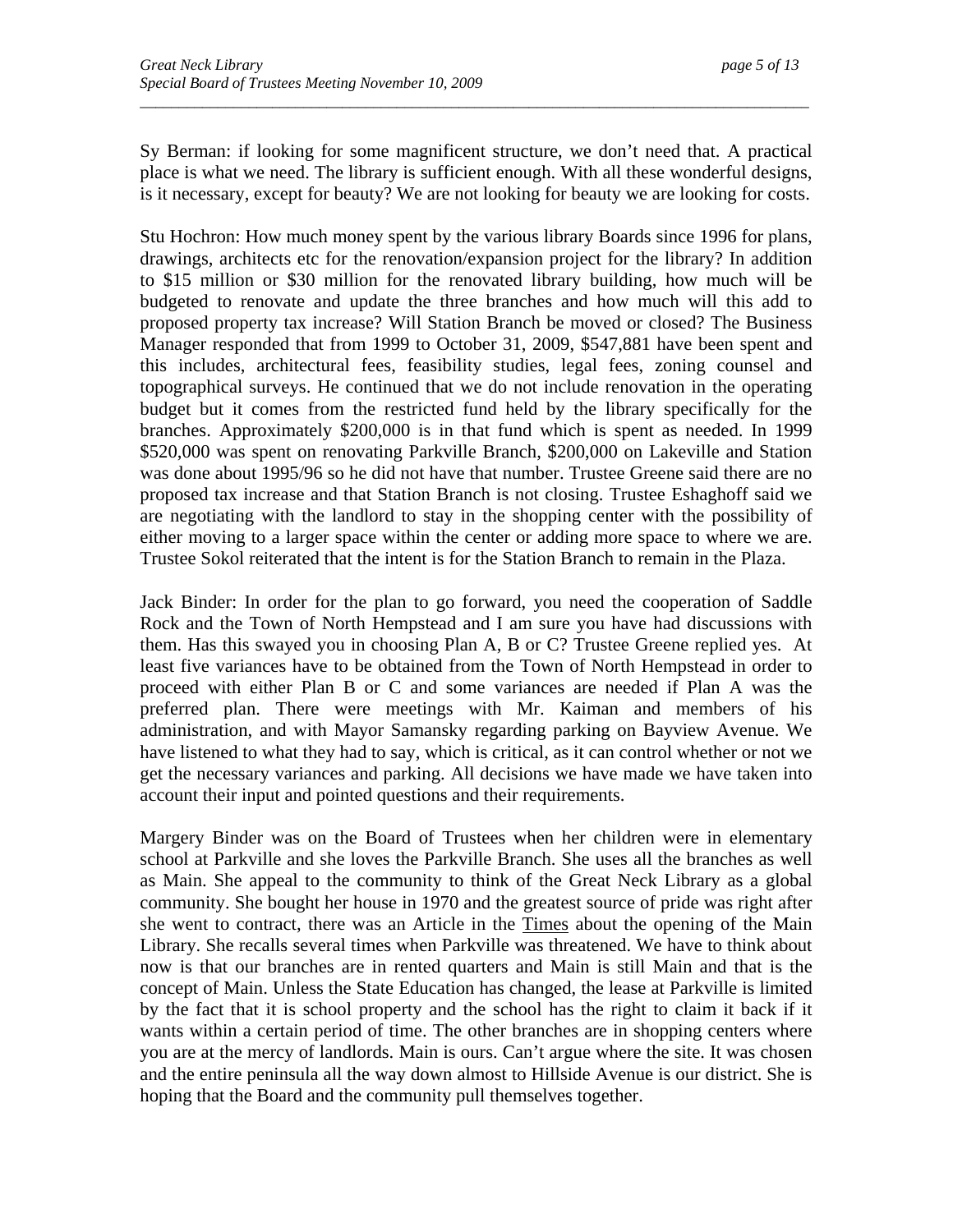Roya Xzang: He is a manager of library services of a big company. In the past 10 years the Library moved four times from 2,000 to 200 sq ft. although the company expanded from three floors to six floors. The trend is getting smaller. Purchase services that would benefit all the people in Great Neck. In the past six to seven years he's been to Main only twice and could not find the material he was looking for and his kids have never been there. He represents at least eight families in the area who could not make the meeting. He does not know how many trustees are for the plan but if they are all for it, he will not be voting for them next year. The economy is bad for this plan

*\_\_\_\_\_\_\_\_\_\_\_\_\_\_\_\_\_\_\_\_\_\_\_\_\_\_\_\_\_\_\_\_\_\_\_\_\_\_\_\_\_\_\_\_\_\_\_\_\_\_\_\_\_\_\_\_\_\_\_\_\_\_\_\_\_\_\_\_\_\_\_\_\_\_\_\_\_\_\_\_\_\_\_\_\_\_* 

Edward Ortutay: lived with parents so he does not pay taxes but he uses the library services often. No problem with the bond issue but he wanted to know why that money cannot be used to expand readership, expand the collection and build on the infrastructure of the rest of the library system. To go to Main takes two buses. You mention 40% of the circulation is in the audio-visual department at the Main. How much of that is going to each of the branches? The Director replied that many of the things he mentioned are part of the reasons for the renovation. She can only tell how many items are circulated at each location. We serve all of the branches and we do certainly expand readership and programs and continue to develop collections at all of our locations. We expand programs in the Parkville Branch most recently, and also in Lakeville. This is something we do on an ongoing basis. She is talking to the School for additional space at Parkville and talking to landlord for better or additional space at Station.

Mike Currie: Has the Town defined the maximum allowable expansion so you will know how big a footprint you can use? There was a rejection based on too big usage of the property and insufficient parking. Did they define what was too big and what was too little in that rejection so you have a ground work to move forward? Trustee Greene replied that the process does not allow for a commitment on a proposed building before a the submission of a plan, but it is a 'political process' of feeling out and getting the Town's input on what is acceptable and what is not. Dan also stated that it was unclear how far the previous proposal got in terms of the plan approval process but they got comments back that were negative based on parking. In order to get constructive response from the Town Planning Board, a plan must be submitted. We know we need a parking variance and a site coverage variance. Regardless of the scheme chosen, these variances are inevitable. Our strategy is to design an addition that was no bigger than it needs to be in terms of the program. As for the parking, he knows what is needed to resolve the zoning issues which he is trying to accommodate to the best of his ability. There is no guarantee that this project will get site plan approval at this stage, but we have designed a building that has the best possible chance of meeting the spirit of what the Town will approve. For example, they may need some modification to the plan. Mr. Currie further said that at this point the engineer should have had a factual answer from the Town. Dan responded that he did not talk at length about the project and some of these technical issues. For example, in addition to parking, there is a concern with storm water run-off because there is more site coverage than is allowed by law. We have a storm water management plan, which is at the concept level, and the engineering details have not yet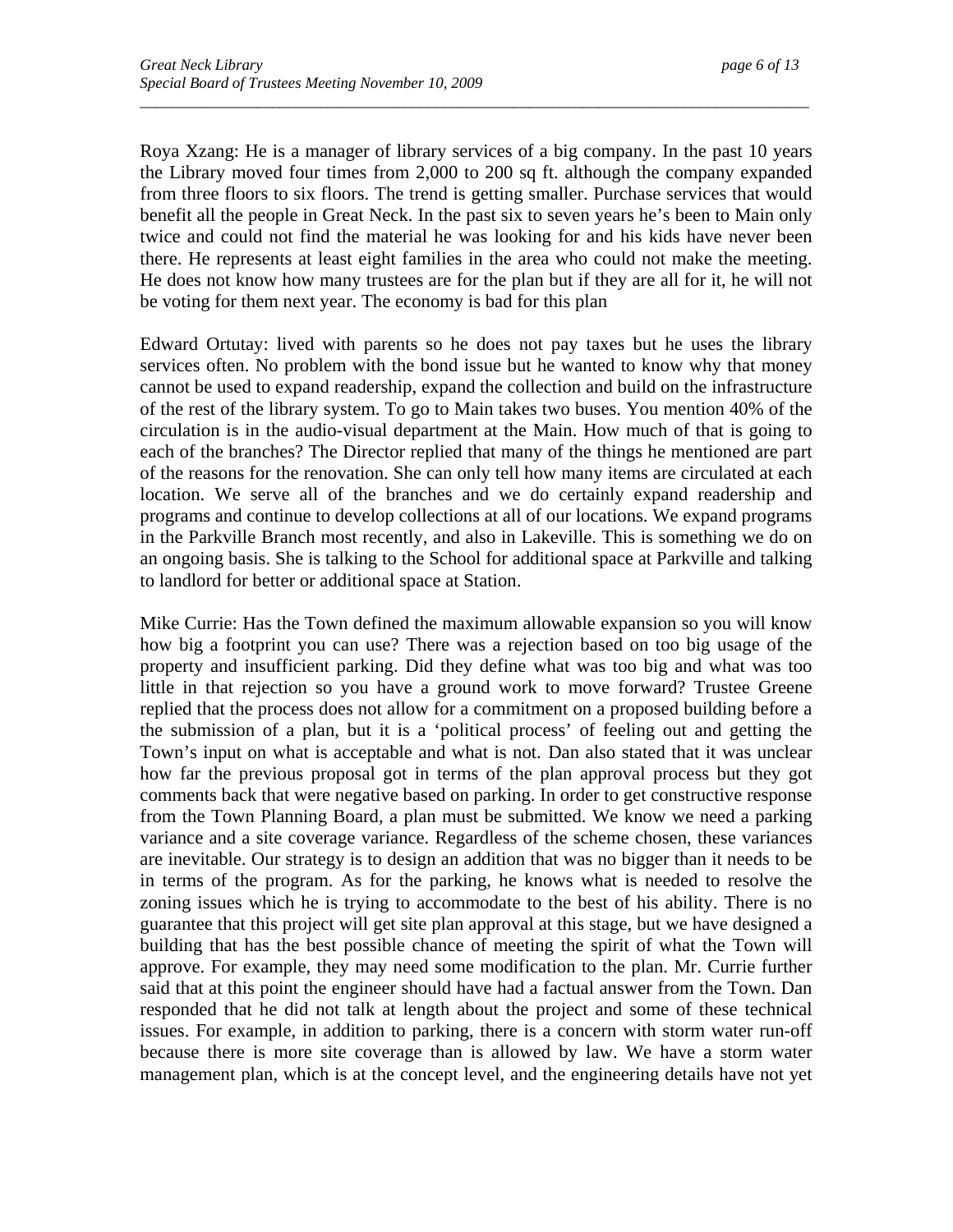been worked out, the final details and objective are real and are sufficient to handle run off capacity on the site.

*\_\_\_\_\_\_\_\_\_\_\_\_\_\_\_\_\_\_\_\_\_\_\_\_\_\_\_\_\_\_\_\_\_\_\_\_\_\_\_\_\_\_\_\_\_\_\_\_\_\_\_\_\_\_\_\_\_\_\_\_\_\_\_\_\_\_\_\_\_\_\_\_\_\_\_\_\_\_\_\_\_\_\_\_\_\_* 

Carol Bernstein: She sat on the Board of Zoning and Appeals (BZA) in Lake Success for over 20 years. You cannot get advance notice of what will be approved. When you decide what you want and it has been denied because of non compliance with zoning restrictions of the village, then you go before the BZA, which is an independent body not run by mayor or Mr. Kaiman and a decision is determined based on the application.

Harold Knapp: Parkville Branch is leased from the Board of Education and is there an option to buy or renew? How long is the lease and how many times renewed? The Business Manager replied that it is a 10-year renewable lease. Mr. Knapp said his children went to Parkville Branch and he wanted to know how old the Parkville building is. Assistant Director Weir after saying that Parkville was renovated 10 years ago, Mr. Knapp said that compared to the Main Library which is a palace, the Parkville Branch is an 'out house'.

Mike Zarin in stating his qualifications in the area of bonds said he served on the Great Neck School Board and the rating went from A to AA., which meant a great amount of savings for the bond issue. He also worked with the Port Authority, among others, and he saved millions of dollars in bonds. There is no better time than now to issue bonds. Why is this the time to do it? The plans for this program, which are smaller than the previous scheme, will cost more because of the time lapse. So every year waited, it will cost more than before. We are passing through a difficult time but we have been through good times and bad times in these past 10 years. Why stacks are still holding up the mezzanine is people compromised. A few more bucks and we have something much better to work with now. It is expensive and I understand but when the people in the Great Neck District are in the process paying back, it will look cheap. Unfortunately, we are heading for a big inflation. We will be paying back this money in cheap dollars and it will be the best investment and you will be proud.

Anthony Cacioppa: Agrees with many sides of the issue. Have no problem with spending the \$30 million. Enough concern is not given to the branches and the proposal is not dealing with technology for the present and the future. Books are going to be digitally distributed. Renovate and elevate the other branches and have a shuttle bus service to run between Main and the branches. These considerations have not been thought of. This community is hurting for other things. The bond is not a well thought out plan; it is one sided. Let's get a beautiful building! Let's not think of the technology that is here. Director Marino said we do offer digital download of books, e-books and audio books are available to everyone in out system through website. Everything is being considered.

Jerry Berkson: In this community here, there are more children of elementary age than in any other area of the Great Neck school district and therefore money needs to be reallocated. This area has more children who walk to the library than in any other area in the district. So you need to look at that kind of arithmetic in the consideration of this.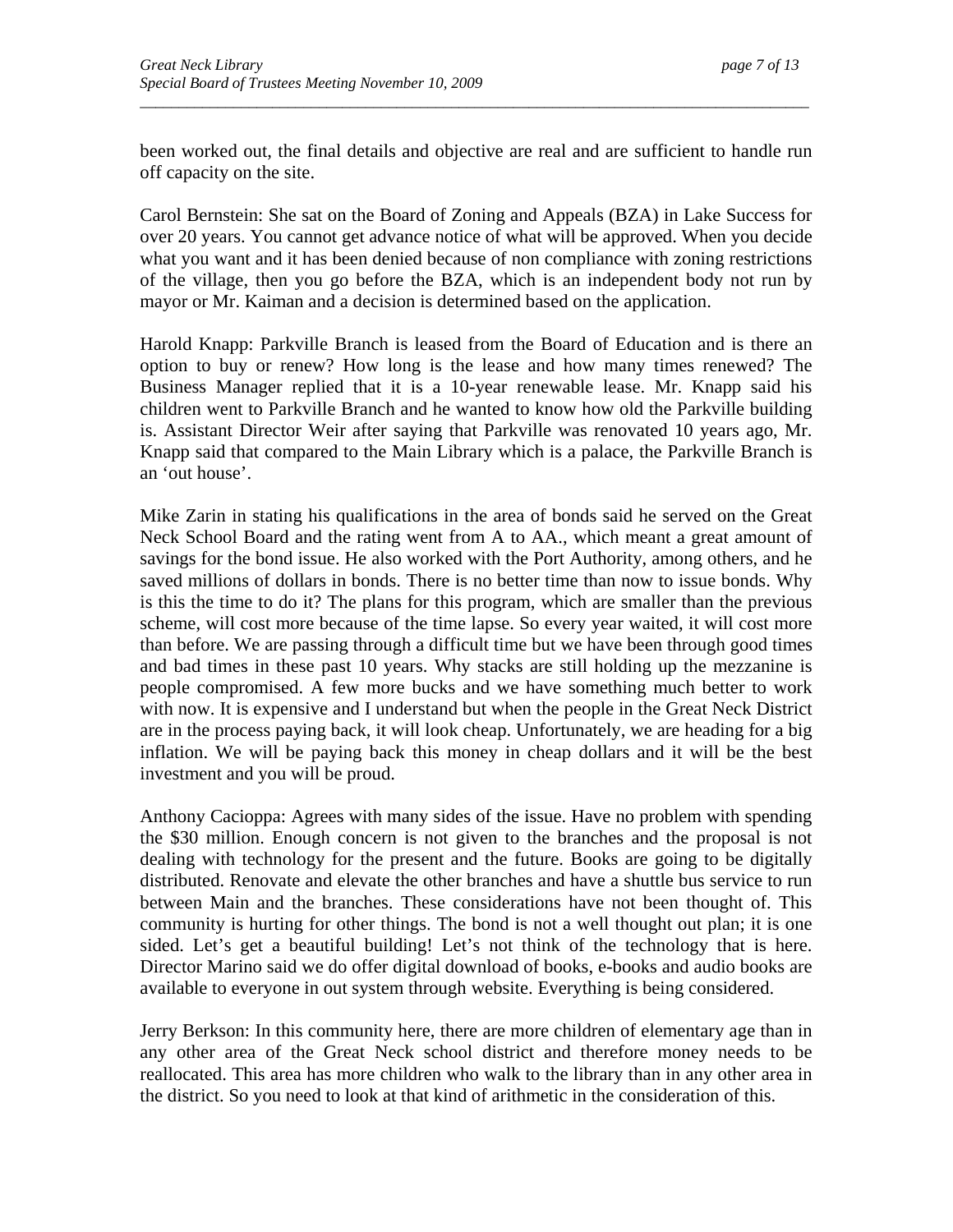Dana Epifan: She likens the proposed scheme to a dream kitchen. I would like to have reasonable option and the renovation is so much more reasonable than an expansion. The expansion is beautiful but does not seem reasonable for what we can do. Need to support the entire community and not just this one building. She knows the main building is falling apart and needs true renovation but it just does not seem fair.

*\_\_\_\_\_\_\_\_\_\_\_\_\_\_\_\_\_\_\_\_\_\_\_\_\_\_\_\_\_\_\_\_\_\_\_\_\_\_\_\_\_\_\_\_\_\_\_\_\_\_\_\_\_\_\_\_\_\_\_\_\_\_\_\_\_\_\_\_\_\_\_\_\_\_\_\_\_\_\_\_\_\_\_\_\_\_* 

Conrad Biel: 98 parking spaces currently on site but the expansion will now require 160 spaces. Your plan to expand puts the overflow on the street. I drive up to library and nowhere to park. You are going to expand this building and make it worse! He suggested a two-level underground parking. Mr. Heuberger responded that underground parking costs about \$20-30,000 a space and moreover, the site of the building is water. At grade parking is only \$3,000 per space. Discussions regarding off site parking have been taking place with the Village of Saddle Rock. Mr. Biel commenting on the point that the kids cannot reach the books on the shelves because they are too high felt that is what parents and librarians are for. Why not expand upwards instead of outwards? Anybody who knows how libraries are built knows that the stacks are made out of steel to support all that weight. Dan replied that he was incorrect. The reason the mezzanine is low has nothing to do with the weight of the stacks. As far as adding another floor, there are too many resistances against it. It would require a zoning variance because it would be higher than what is permitted on the site. And secondly, an additional floor would mean another floor to supervise. Most of the expansion is purely for show. Most of the people would have support this if it were practical but it is not.

Naomi Feldheim: She has been to many of the meetings where plans were presented and discussed by the Board. She thanked Dan and the Board of Trustees for all their efforts that went into these plans. All the people she knows in Great Neck for the past 50 years that she has lived here have come for the schools, the library and the parks. We are one community that supports three branches and she does not know of another community that does. So we have options. The option for a library that is in good condition and that is for the future is for the benefit of all us. The value of our homes is increased with the kind of school and library system we have in Great Neck.

Stan Romaine: Congratulated the Board of Trustees. Station Branch will not be closed for those who are concerned. Main is Important to future of our community and the Board should give every consideration to building it as far as it can go. We know what the economy is but we have to take our children's future in mind and our own.

Courtney Davey: Went to Parkville Elementary School and living here in New Hyde Park. She loves Parkville Branch which gave her little girl a foundation to start to read and she feels that although education is the most important thing you can give to your kids, it should be shared with all four renovated buildings - just in one area and not the other is wrong. Although she grew up in library and it was a great place to go to as a child to get information, it is not the same as today and what the kids have at their fingertips. Putting that much money into one place and not all does not seem right.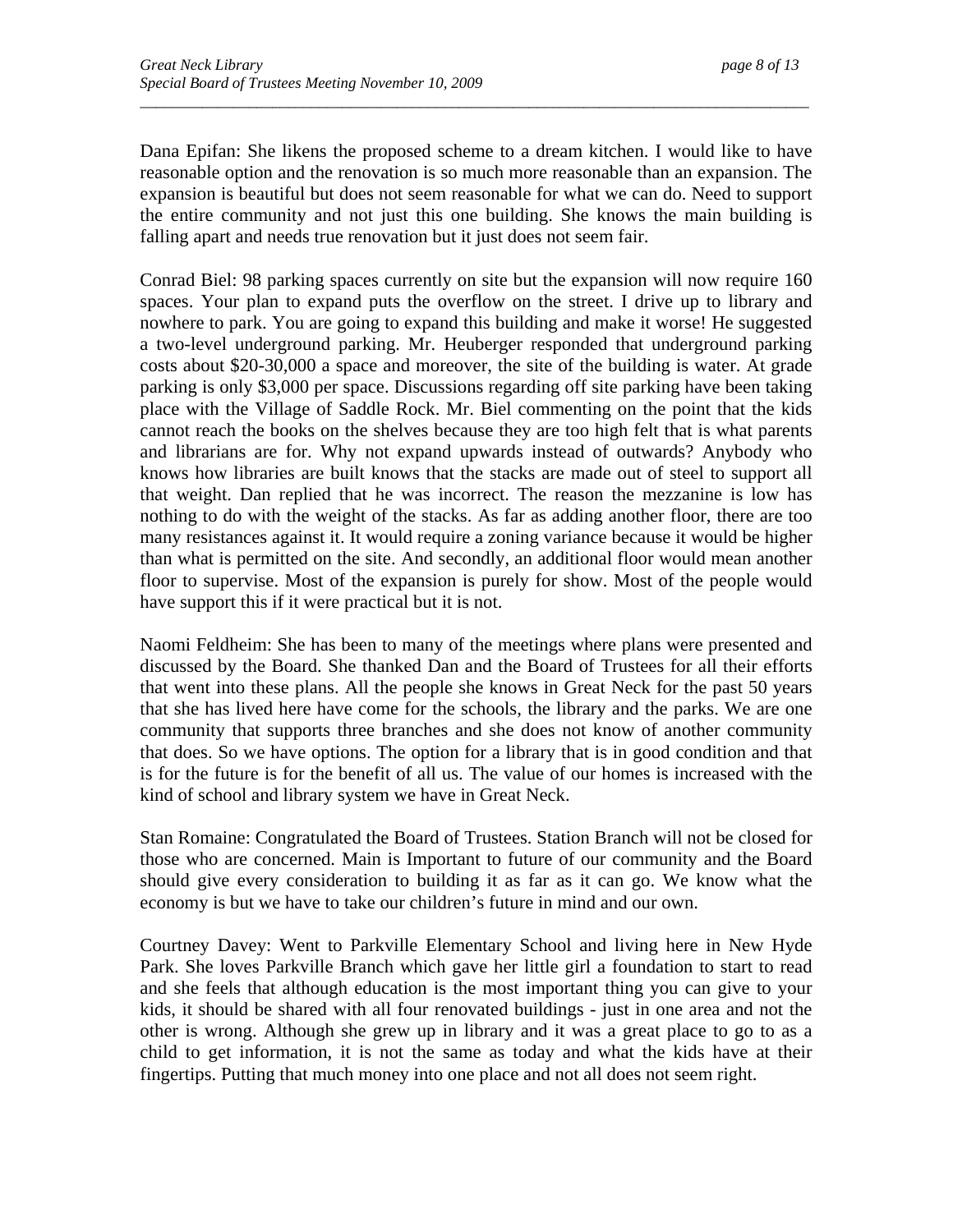Margery Chodosch: Hoping the entire community will join together to approve what the library needs. Don't wait until it falls down around us. Worked at the library for more than 30 years, and during that time, there were two renovations at Station Branch, and renovations at both Lakeville and Parkville. But these are branches and we have a main library. I consider the library my home. We hear complaints from the public because the library is too noisy. We don't have study rooms for group use. There are complaints that young children have to traipse through the library as there is no area in the children's room for programming. We give one-on-one classes in the middle of the reference room because we do not have a computer lab. This plan takes nothing away from Parkville or any of the other branches but it is for all of us to use, for us, our children and our grand children. And I hope we all get together behind it.

*\_\_\_\_\_\_\_\_\_\_\_\_\_\_\_\_\_\_\_\_\_\_\_\_\_\_\_\_\_\_\_\_\_\_\_\_\_\_\_\_\_\_\_\_\_\_\_\_\_\_\_\_\_\_\_\_\_\_\_\_\_\_\_\_\_\_\_\_\_\_\_\_\_\_\_\_\_\_\_\_\_\_\_\_\_\_* 

Fran Berger: Demographically, New Hyde Park area has more senior citizens. They will not have access to Main library and a lot don't drive anymore. This area needs more services.

Carol Karpus: We need a shuttle bus. I am a Parkville resident but I was at the Station Branch and did not realize how small it is. Parkville is at least double in size. There were so many people there, 10 o'clock in the morning, sitting at three or four computers which was worse than the subway. I don't know about Lakeville Branch. But I know Parkville is highly utilized. We have a lot of new families here with grandparents helping out and they don't know where Main is. You have to get that bus back into your service. Many people have never been at Main and if you have to renovate it, you have to have a feeling for the place. I know you had a shuttle bus many years ago, it probably was not utilized much but the population has changed. Please consider quickly!

Barbara Zeller: Her kids have been through the Great Neck South schools. They had a choice of choosing picking north or south. I loved it that they picked south as it provided a broader scope of people. The reality after 50 years of going to library meetings and listening to arguments, this Board is not there when this library was built. This was done many, many years ago. If there was land available, rebuilding the library in a different place would have been an option that many of the Boards would have had. The reality is this building sits in the wrong place but it is still the mother, it is still the place that feeds the branches which are rentals. This one is ours. It can be improved. There has to be a reason why Great Neck residents are at Manhasset Library. It is clean, new, its modern, its accessible. One evening after leaving a Board meeting I almost got killed by a piece of roof that came down. Another day in the middle of the summer, there was no air condition. This is not the way this town should live. We have pride in our community. It's a wonderful community. It's made our living here the best, yet other areas have nicer libraries. Let's pull together on this. It's easy to get a bus but more important to put our money in the institution that has given us the best. We now have a building that is falling down. It is not a frivolous plan; it was designed by some of the best architects who are aware of conservation and going green. She hopes the war between north and south ends.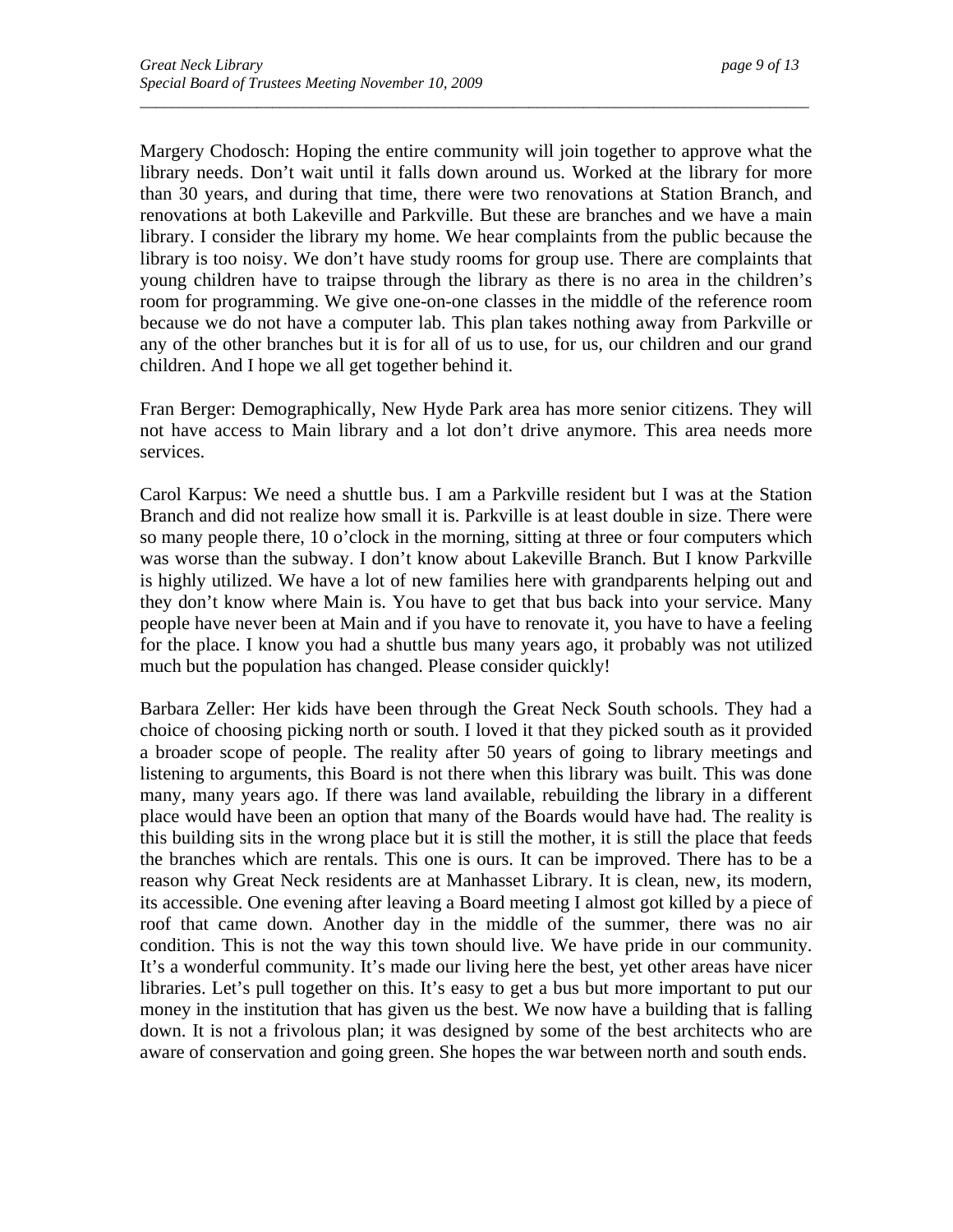Lillian Hoffman: Going to library meetings for years and people stymied everything going on. So many years have passed and costs have gone up. The competition between Main and branches is ridiculous. It's our library. It's your library; it's not their library! The main building is in bad state, it needs a ton of money to fix it. This is time to do something about it. I don't agree with renovation but we have a modest plan. The bond issue has to do with the cost of your home and those people who have very expensive homes will be paying more than those who have modest homes. Hard times to ask to spend more money but it needs to be done now. If a bus will make a big difference, eventually a bus should be provided.

*\_\_\_\_\_\_\_\_\_\_\_\_\_\_\_\_\_\_\_\_\_\_\_\_\_\_\_\_\_\_\_\_\_\_\_\_\_\_\_\_\_\_\_\_\_\_\_\_\_\_\_\_\_\_\_\_\_\_\_\_\_\_\_\_\_\_\_\_\_\_\_\_\_\_\_\_\_\_\_\_\_\_\_\_\_\_* 

Muriel Weinstein: If your house is valued at \$1 million, it would cost you \$85 to \$95 a year. Where can you go to get \$95 a year for educational tools and educational programs that this library offers? Ticket to one Broadway show for two hours is \$100. Great Neck has achieved tremendous recognition because of its leaders who had visions which they turned into reality. I bet there was an opposing group when this library was started and if they had listened to that opposing group we would not have had this library today. This is not spending money! It is investing money for your children and grandchildren, and for your financial worth in your home.

Amy Levinson thanked the Trustees. This is a very difficult issue for the whole community to deal with. You have got further than any other Board. Everybody is on this Board is new and working hard. Nobody is paid but they do this as a gift to the community and we should appreciate it.

Linda Shore spoke on behalf of Parkville mothers who take the children to the Parkville Branch and who utilize every aspect of it from storytime to pajama night and crafts. People at the branch are wonderful. For the past four years every year the central air condition leaks in the children's section. They put a bucket down and kids stick their fingers in it. If the kids' shelves are made lower at the main library, the kids would take books from shelves and cause more work for staff to clean up.

Bianca Malhotra: 16 years old who attends Great Neck South High and represents the teenage community in New Hyde Park. There is no way of getting to Levels as much as her friends do; only a select few go to Levels. And she feels left out because she is not able to go there. Her parents come home 8 or 9 o'clock and it is not possible for her because she does not drive and will soon be going to college, and probably will never go to that library. Most, if not all, of the programs for teens of her age are not available at Parkville. All the Levels program takes place at the Main and not one at Parkville. There are five or six computers at Parkville with three or four for the children and there is no private study area and the library is always crowded. Deserves same amenities that her friends in Great Neck have access to. The Director will discuss with Ethan the possibility of branching out Levels programs from the Main.

Bob Walden: Library was built in 1970 – why so obsolete? Most people are for renovation but not expansion. Turn it into a movie house – do we really want that. The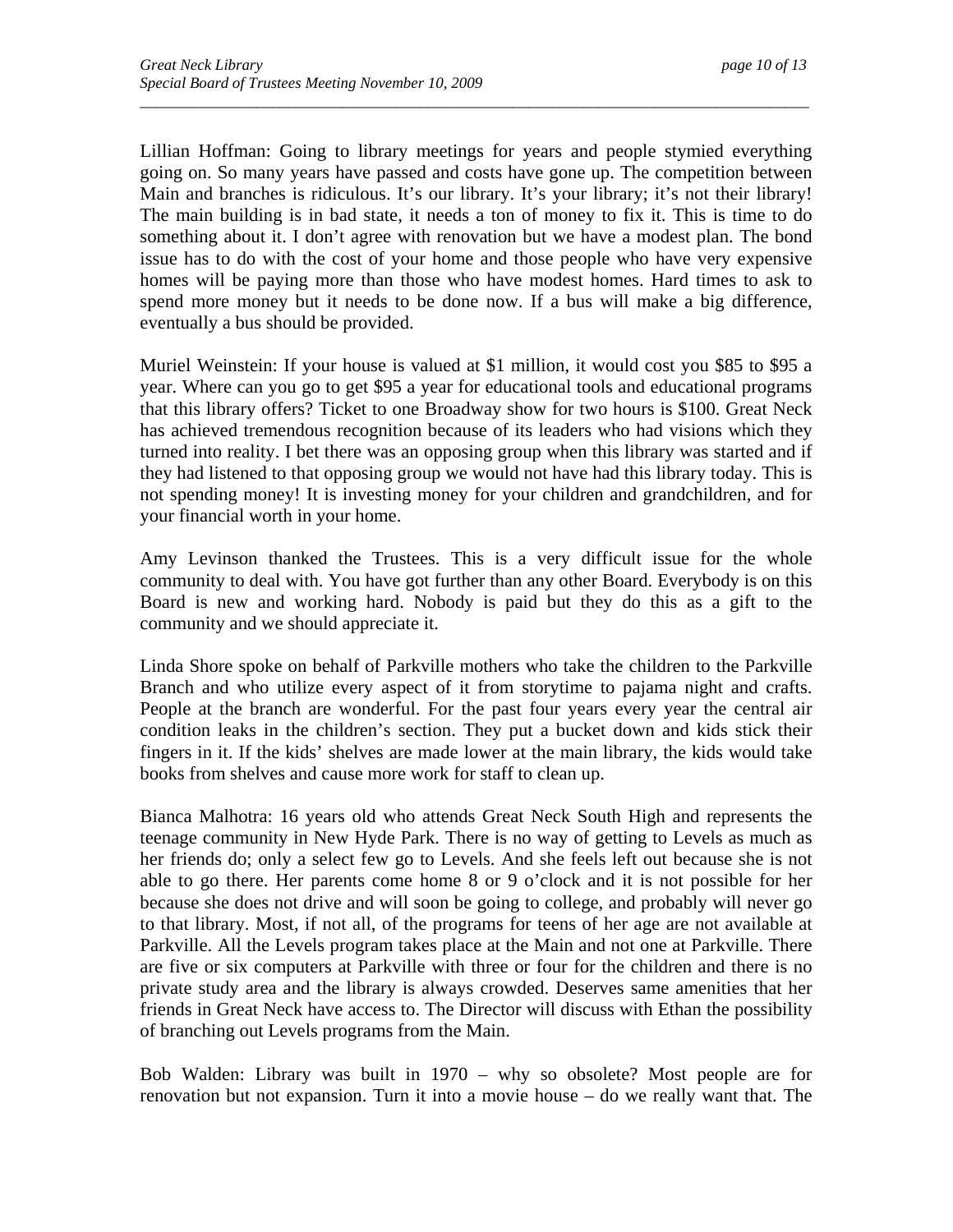collections are diminishing not expanding. Things are in electronic format and we do not need more space. I think you should renovate it and give more attention to branches and that seems to be the consensus of what is being said here. Have you thought about moving the main library to the center of town where everybody would use it more and that seems to be the problem? If the building can be fixed, it should be fixed and then you will have a lot of money for everybody and you will make everybody happy. Assistant Library Director Weir said in the previous go round in 2004-05 the Board looked into other options. There was the Waldbaum's land. Also, the land on which the main library is located is not worth much money to sell and buy somewhere else.

*\_\_\_\_\_\_\_\_\_\_\_\_\_\_\_\_\_\_\_\_\_\_\_\_\_\_\_\_\_\_\_\_\_\_\_\_\_\_\_\_\_\_\_\_\_\_\_\_\_\_\_\_\_\_\_\_\_\_\_\_\_\_\_\_\_\_\_\_\_\_\_\_\_\_\_\_\_\_\_\_\_\_\_\_\_\_* 

Doris Rymer: Lived in New Hyde Park for 41 years. I shudder to think of \$33 million to repair the library. Cannot drive because of illness and will never be able to go to Main unless the bus is put back into service and make it handicap accessible. Many New Hyde Park residents need that service now more than ever. I do not know if you have read that article that says new Hyde Park is now considered a natural place for elderly residents. Services should be considered Especially for New Hyde Park.

Jenny Rymer: Former Parkville student and one of the first people to go to Levels and very active in plays there. Great Neck is very near and dear to her. Totally understand why we in the divided part of the Great Neck system here in New Hyde Park felt somewhat like the stepchild because we are further away and we are looked at as the people from the other side. We are included if your parents can get you there or if you can drive its great. There was a library [Arrandale] before the Main and it was one of the first libraries we had. So when the library on Bayview Avenue was built, everybody was aggravated because it was far away. There were no buses to Levels then. \$95 not easy out of pocket! It's more than a tank of gas in my car. We need to renovate the Library and I don't think anybody here does not think that the library should not be renovated. She referred to the mother who earlier spoke about the leaking air condition. She said it is a health hazard. She works at the airport and if they have standing water OSHA would have been called in. the Library could get in trouble because it is a health hazard. You need to renovate the Main and all three branches.

Frank Phillips: 59 year resident, one of the first PTA presidents and has served on advisory committees to school boards and various other positions on the school board. He came to Great Neck because of the schools. He came to New Hyde Park because he knew those in Great Neck with the high income would produce monies for our schools so our kids would have a great education. Great Neck is the only school district in New York State with a main library and three branches. If not for Great Neck we would not have a library here. I have a home Upstate New York. The value of the property is about onethird of that of Great Neck. They have just built a beautiful library there. Think we have been given a false picture of who we are, why we are here, and what are we gaining from Great Neck. Whenever he or his wife needs a book he gets it from the Main. It is wonderful.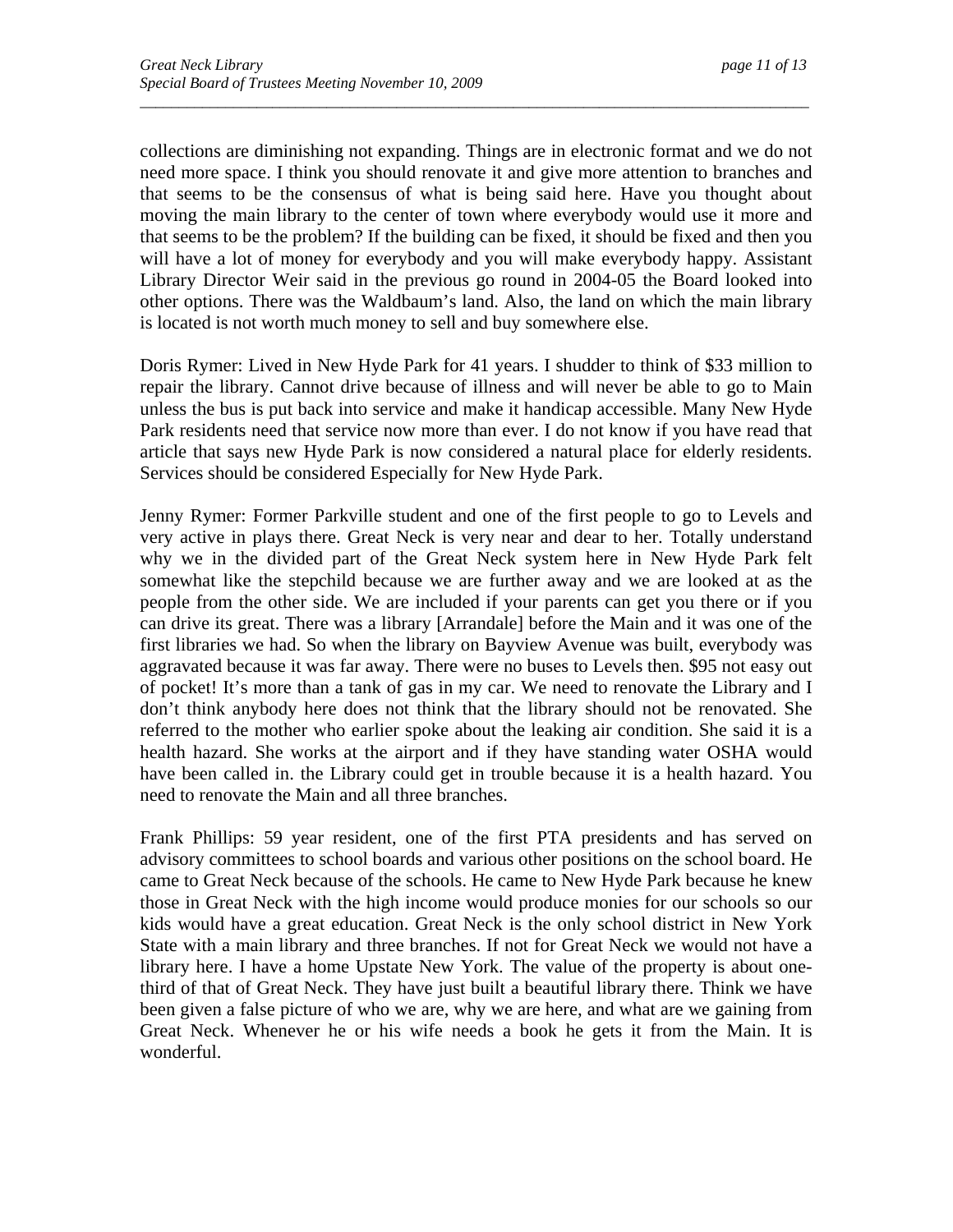Some people in this community are making us feel that we are being mistreated and we are second class citizens – no, we are not. If we were living on the other side of Hillside Avenue, our homes would be worth \$200,000 or less than they are now and this is because we have Great Neck schools, the Great Neck Library and this library down here.

*\_\_\_\_\_\_\_\_\_\_\_\_\_\_\_\_\_\_\_\_\_\_\_\_\_\_\_\_\_\_\_\_\_\_\_\_\_\_\_\_\_\_\_\_\_\_\_\_\_\_\_\_\_\_\_\_\_\_\_\_\_\_\_\_\_\_\_\_\_\_\_\_\_\_\_\_\_\_\_\_\_\_\_\_\_\_* 

## **Trustees' Comments**

Trustee Sokol: Pleasure listening to everyone and that although you acted with interest and passion you always acted civil. He thanked them on behalf of the trustees. Tomorrow is Veterans' day and because of these veterans in the U.S., we have free libraries. Don't forget you the residents will ultimately decide, and not the trustees, what is happening to the library. Our job as elected trustees is to come to a consensus as to the best plan to put before the public. It is you, the public, who will vote on a referendum to accept or reject what will be presented. As president, he is bringing it to the point where his successor will finalize the referendum.

Trustee DiCamillo: Thanked everyone for coming.

Trustee Pizer said she listened carefully and there were a number of good suggestions. The bond issue will not take away from the branches. They are two separate budgets, the bond issue is for the building alone, and it will not take any money from renovating the branches. The trustees heard that \$30 million for expansion/renovation sounds like a lot and everyone on the Board has been talking about cost reduction and cost containment. It's not a done deal. We are not spending \$30 million. The shuttle bus is a very good suggestion and will be taken up with the Finance Committee. And finally, there should be expansion of programs at the Branches. Much of this has to do with space accommodation but it is a very good suggestion which will be considered. She thanked everyone for being here and for all the information they have provided.

Trustee Solomon: funding the shuttle bus will be a part of the operating budget voted on every year but is a separate budget from the referendum. Any expanded programs will come out of the operating budget. The Station Branch lease also comes from the operating budget

Trustee Eshaghoff: Renovation of the building is close to \$20 million and that is not very far off from the cost of an expansion. To fix the retaining wall is half of a million dollars. The majority of the budget is dedicated toward renovation and not expansion. As chair of Branch Committee, we have an opportunity to save money at the current Station Branch and to use that money towards the shuttle bus or to expand the Station Branch by going upstairs. The bond issue will cost you \$5 to \$10 a month and that is for the \$30 million plan. I think most of us can manage \$5 a month. Look what you get out of it – a fantastic building. It's one subway sandwich less per month. Think long term! And you should know we all are trying to save your money here.